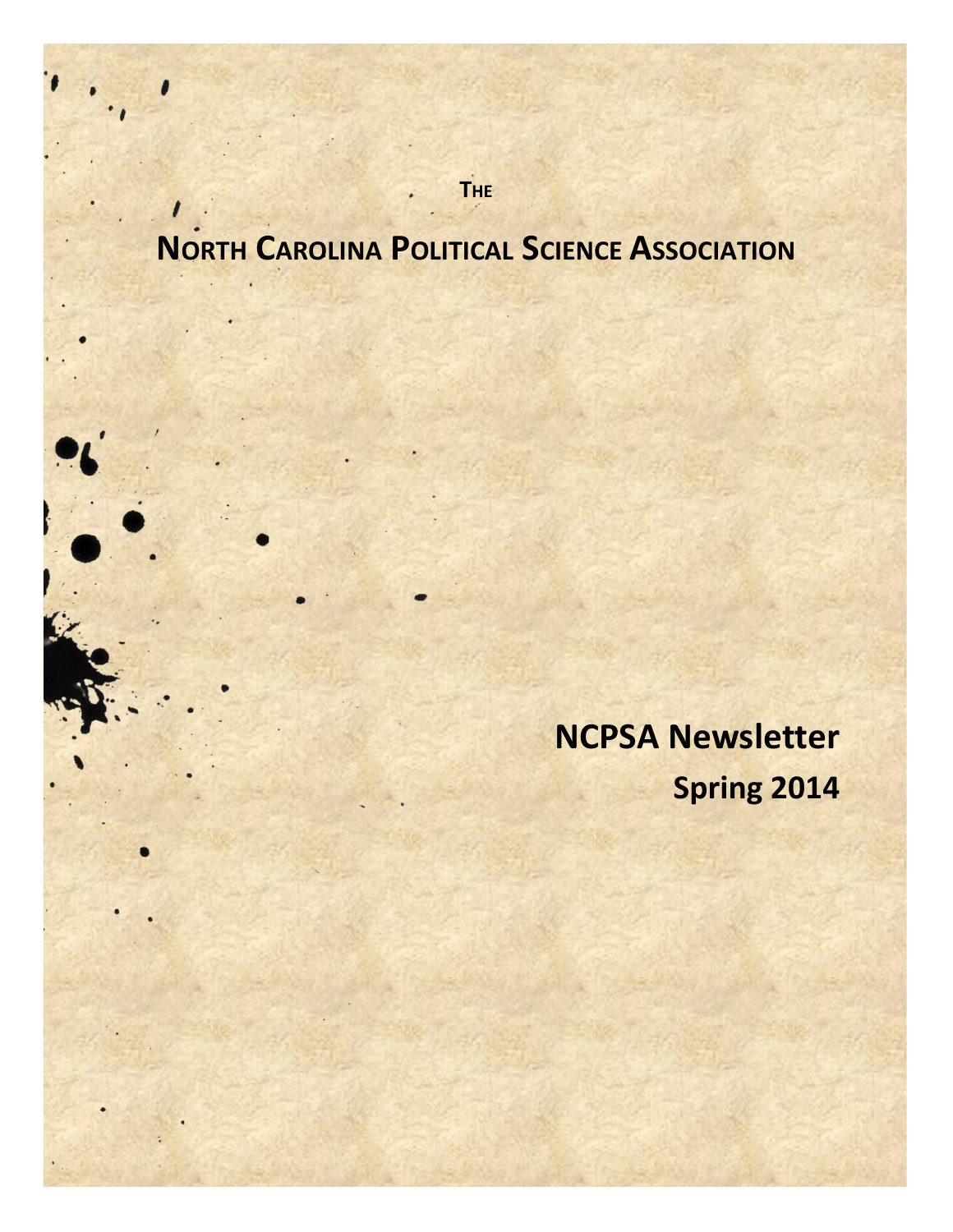# **NCPSA Executive Council**

| 2013-2014                                              | 2014-2015                                               |
|--------------------------------------------------------|---------------------------------------------------------|
| <b>Officers</b>                                        | <b>Officers</b>                                         |
| President: Peter Francia, East Carolina University     | President: Martha Kropf, UNC-Charlotte                  |
| Vice President: Andrew Taylor, NC State University     | Vice President: John Holder, Winthrop University        |
| President Elect: Martha Kropf, UNC-Charlotte           | President Elect: Elizabeth Fournier, St. Augustine's U. |
| Treasurer: Martha Kropf, UNC-Charlotte                 | Treasurer: Andrew Taylor, NC State University           |
| Secretary: Thomas Oatley, UNC-Chapel Hill              | Secretary: Peter Francia, East Carolina University      |
| Historian: Michael Bitzer, Catawba College             | Historian: Michael Bitzer, Catawba College              |
|                                                        |                                                         |
| <b>At-Large Members</b>                                | <b>At-Large Members</b>                                 |
| Elizabeth Fournier, St. Augustine's University         | Phillip Ardoin, Appalachian State University            |
| John Holder, Winthrop University                       | Craig Burnett, UNC-Wilmington                           |
| Sarita Jackson, NC A&T State University                | Aaron King, UNC-Wilmington                              |
| Aaron King, UNC-Wilmington                             | Han Lheem, Fayetteville State University                |
| Michael Kuchinsky, Gardner Webb University             | Terza Lima-Neves, Johnson C. Smith University           |
| Han Lheem, Fayetteville State University               | Frank Trapp, Methodist University                       |
|                                                        | Elizabeth Wemlinger, UNC-Charlotte                      |
| <b>Editorial Representative, Politics &amp; Policy</b> |                                                         |
| Frank Trapp, Methodist University                      |                                                         |
| 2014 Program Chair                                     | 2015 Program Chair                                      |
| Andrew Taylor, NC State University                     | John Holder, Winthrop University                        |
|                                                        |                                                         |
| <b>Newsletter Editors</b>                              | <b>Newsletter Editors</b>                               |
| Kellianne Davis, East Carolina University              | Kellianne Davis, East Carolina University               |
| Peter Francia, East Carolina University                | Peter Francia, East Carolina University                 |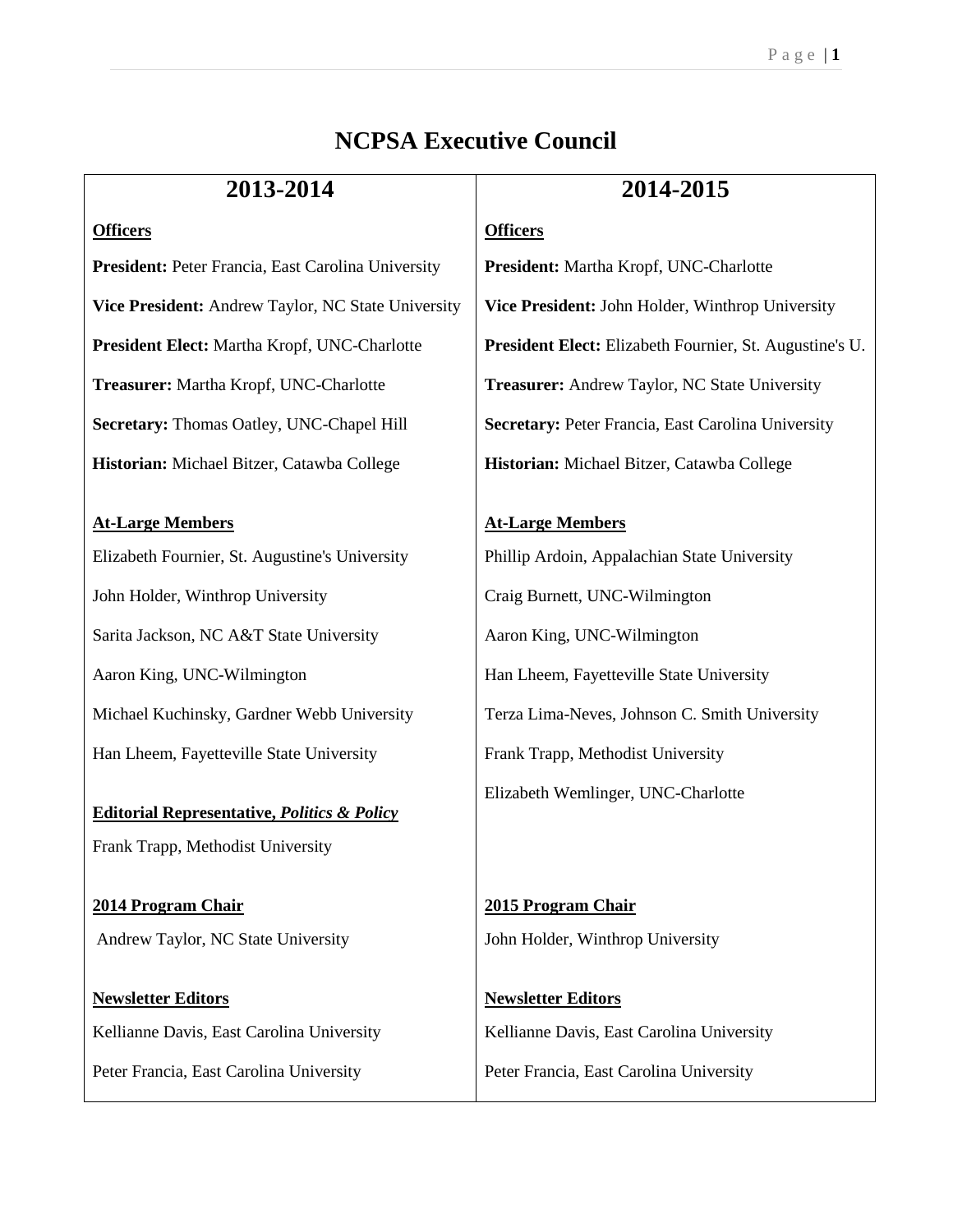# **CALL FOR PAPERS**

The North Carolina Political Science Association will hold its 44<sup>th</sup> annual conference in Charlotte on February 27, 2015. Submissions for paper proposals, panels, and roundtable discussions will begin in the fall semester of 2014. The NCPSA welcomes proposals from university and college faculty, educators, and public intellectuals. We also especially encourage proposals from graduate and promising undergraduate students. The NCPSA conference offers an ideal forum for students to gain experience presenting their research to an audience.

In addition, the NCPSA will begin offering a new prize: the Fidelity Investments Best Graduate Student Paper Award. The graduate student who presents the top paper at the 2015 conference will receive a \$200 award, which the NCPSA will present at the following year's 2016 conference. Undergraduates will continue to be eligible for the existing Troutman-Rainey Award (\$200).

The NCPSA's current president, Martha Kropf, will provide additional details about the conference in the months to come. Please also check for updates, as well as information on registration and membership in the NCPSA, at our website, [http://www.ncpsa.net.](http://www.ncpsa.net/)



Han Lheem Fayetteville State University



Sarah Macut East Carolina University

# **REPORT ON 43rd ANNUAL CONFERENCE**

The 43<sup>rd</sup> annual NCPSA conference included more than 30 panel presentations and discussions from professors and students from several North Carolina and out-of-state academic institutions. Rob Christensen of the *News & Observer* and author of the book, *The Paradox of Tar Heel Politics*, gave the conference's keynote speech.

The NCPSA also announced the winner of two awards. The Troutman-Rainey Award for Best Undergraduate Research Paper went to Sarah Macut of East Carolina University for her paper "Tar Heel Terrorism: Assessing the Domestic Threat to Fort Bragg from Case Studies of Fort Dix and Fort Hood." The Oral Parks Memorial Award for Best Faculty Paper was awarded to Elisha Carol Savchak and Amanda Ross Edwards of North Carolina State University for their paper, "Judges Among Us: A Look at Judicial Outreach in the States."



Rob Christenson *News & Observer*



A. Edwards and E. Savchak NC State University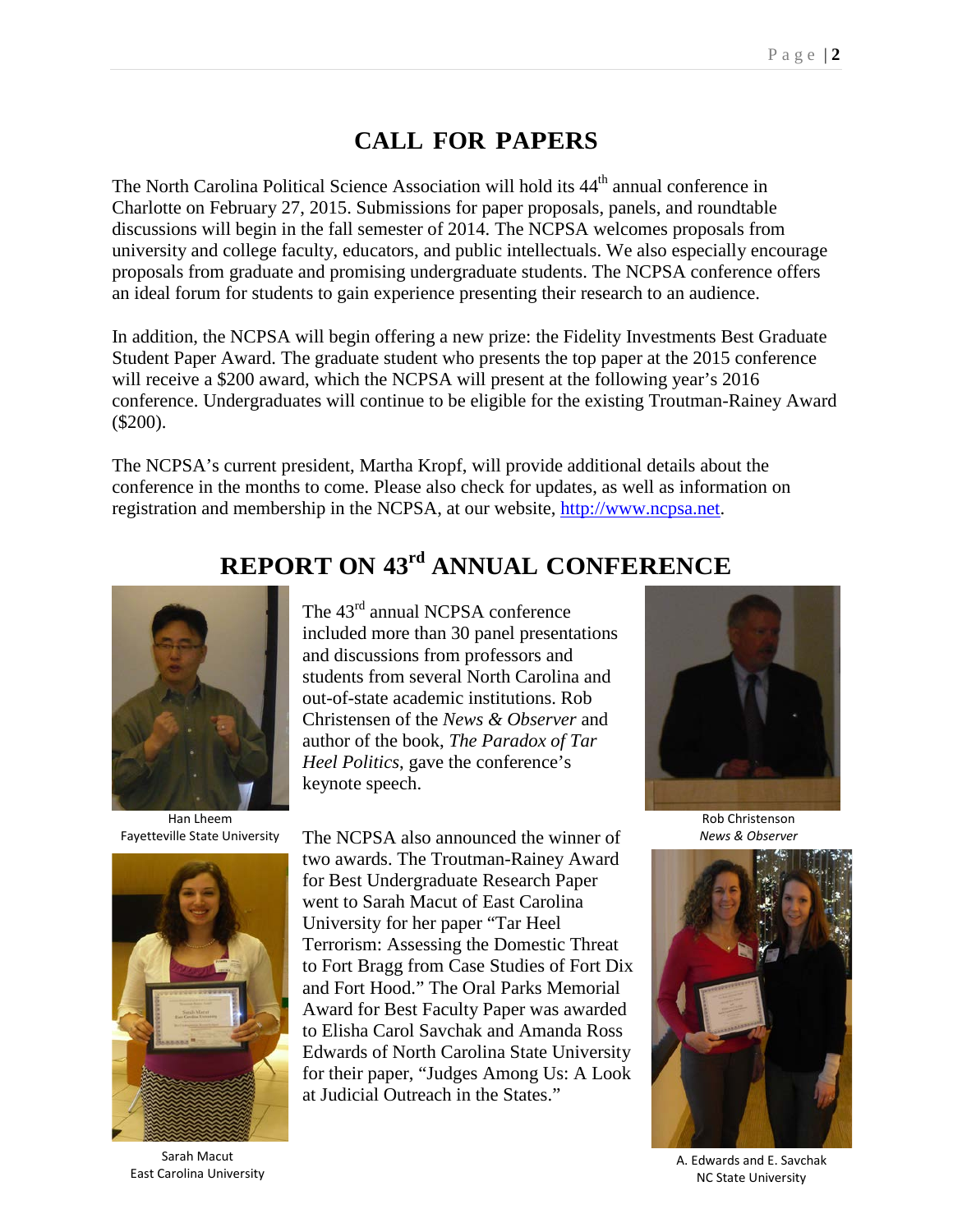# **Photos from the 2014 NCPSA Conference**



Jared Daugherty Duke University



Jason Giersch UNC-Charlotte



Jonathan Jackson University of Nebraska-Lincoln



Cicily Hampton UNC-Charlotte

# **TESTIMONY FROM THE 2014 NCPSA CONFERENCE**

The 2014 NCPSA conference included several student presentations. Hollie Tripp, a Public Policy Ph.D. student at UNC-Charlotte, had this to share:

*The North Carolina Political Science Association hosts an excellent forum for gaining conference experience. I was impressed with the caliber of presentations and grateful for the insightful feedback provided to me by the discussant and the audience. I also appreciated networking with fellow academicians and look forward to attending this conference next year.*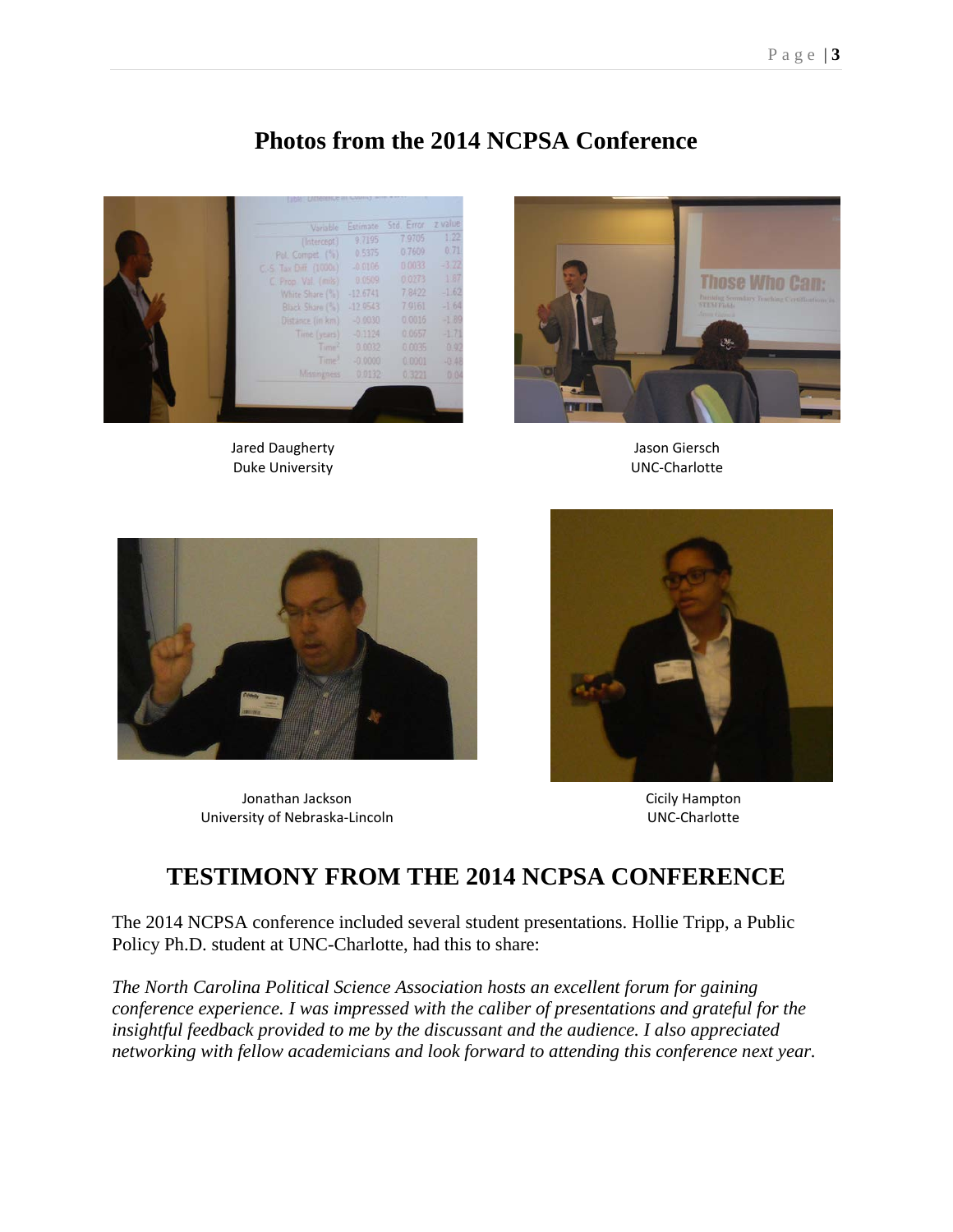# **NEWS FROM DEPARTMENTS**

### **Bennett College**

#### **EVENTS**

• Prof. Kurewa hosted the Honda All-Stars Challenge this semester.

#### **FACULTY INFORMATION**

- **Dr. Ambrous Jacobs**: Placed second at the North Carolina Open Chess Tournament, held in Greensboro, North Carolina over Labor Day weekend.
- **Professor Yamuranai Kurewa**: Attended the Evidence Based Training Guilford County Trauma Summit Zion (May 9, 2013); attended the Financial Capability Asset Building (FCAB) workshop for social work programs at Washington University in St. Louis, MO (May 12-15, 2013); received recognition by the Greensboro YMCA for volunteer work as a Doula and Committee member (August 15, 2013); conducted a community analysis walking tour with the SW 402 Social Work Practice with Communities and Organization class (September 12, 2013); successfully placed two senior social work students for the 500-hour Field Practicum.
- **Dr. Jan Laughinghouse**: Facilitated training ("Case Management Competencies") for Partners Ending Homelessness Academy (October 24, 2013); facilitated training ("Compassion Fatigue") for Partners Ending Homelessness Academy (November 6, 2013); facilitated training ("Ethical Boundaries") for WE! Shelter volunteers on (November 16, 2013); supervised a group of five substance abuse counseling interns working toward certification with the North Carolina Substance Abuse Professional Practice Board (May 17-present); supervised a master's level clinician from Seton Hall University who is in the process of obtaining NC licensure as a Licensed Professional Counselor (May-August 2013); served as a trainer for the Partners Ending Homelessness Academy (May 2013); provided clinical services including consultation, assessment, and individual and group substance abuse counseling to Mary's House (Greensboro, NC).
- **Dr. Karla McLucas**: Selected for participation in the 2013 UNCF/Mellon Faculty Development International Seminar in Salvador (Bahia), Brazil (July 5-19, 2013); presenter on a panel about experiences in Brazil at the UNCF/Mellon Programs Conference in Atlanta, GA (October 3-5, 2013).
- **Dr. Mary E. Stephens:** Nominated to NASW-NC Board of Directors; moderator for Career Day Panel (November 13, 2014); advisor for the Social Work Club; advisor for Phi Alpha Social Work Honor Society; advisor for Barge Hall Social Justice programming; nominated to NASW-NC Board of Directors; attended informational session at North Carolina A&T State University on Aging in Place Research (January 25, 2013).
- **Dr. Robert Williams**: Attended the Model United Nations interviews for student leadership positions at NCCU (November 12, 2013). Dr. Williams also authored a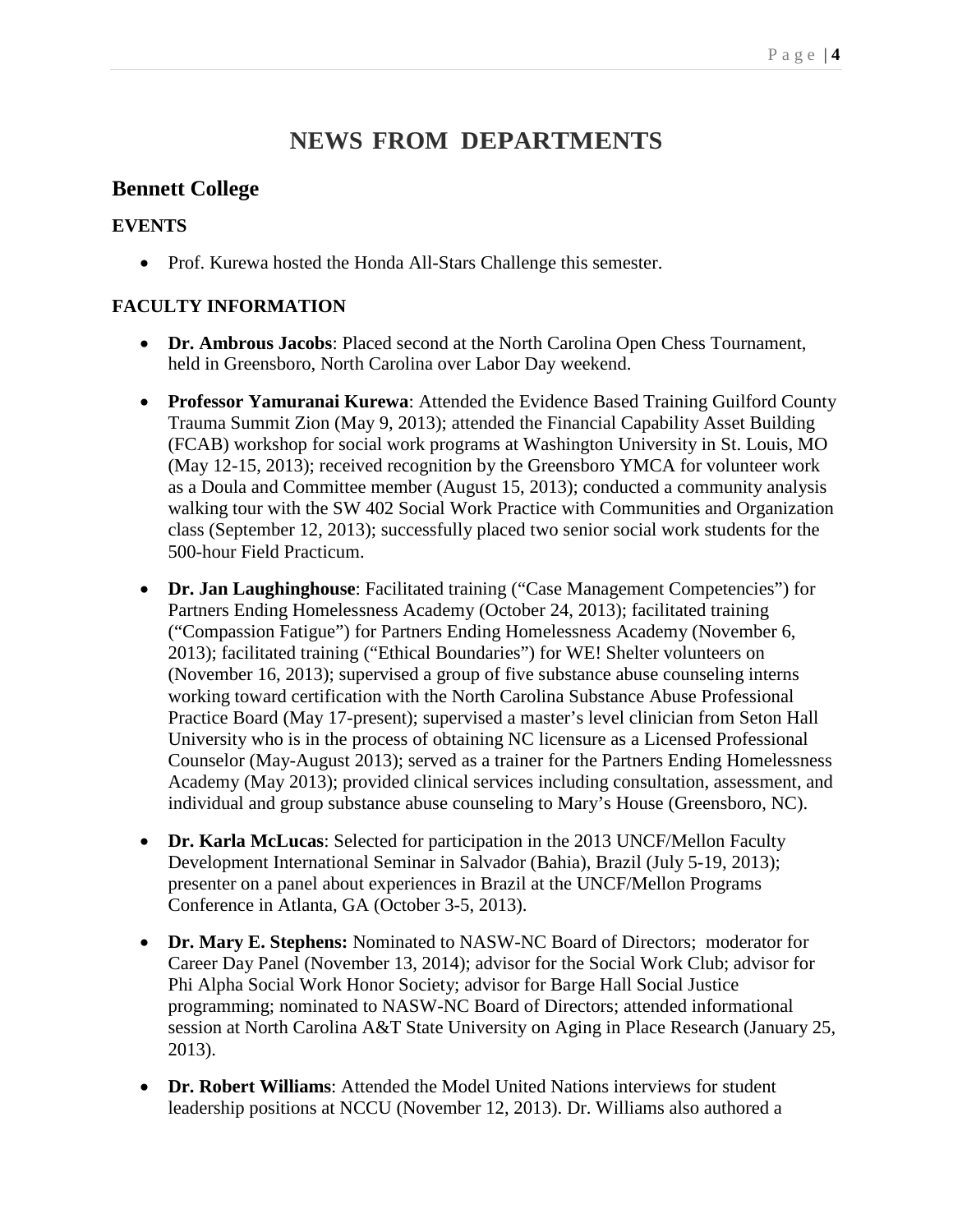chapter, entitled, "W.E.B. Du Bois and Positive Propaganda," in the book: *Protest and Propaganda: W. E. B. Du Bois, the Crisis, and American History* (edited by Amy Helene Kirschke and Phillip Luke Sinitiere, University of Missouri Press, 2014).

• **Dr. McLucas and Prof. Kurewa**: Attended the Financial Asset Training at Washington University and integrated the training into their courses.

#### **STUDENTS ACHIEVEMENTS**

- **Evelyn Bryant** *'13*: Employed in Georgia as a Permanency (Foster Care) Social Worker for the Department of Family and Children's Services.
- **Chelsea Hayes** *'13*: Hired at the agency where she completed her 500-hour field practicum (Probation Officer for Guilford County Probation/Parole).
- **Dominique Walker** *'15*: Studied abroad in Rome, Italy for five months with a two-week orientation in Florence. Awarded the full \$5,000 Benjamin A. Gilman International Scholarship. This prestigious award ranged from \$1,000–\$5,000. The amount of the award covered the full amount owed on her tuition. Dominique also participated over the summer in the Ronald H. Brown Prep Program for College Students. The Prep Program aims to encourage students from underrepresented backgrounds to apply to law school and pursue the study and practice of law.
- **India Wilkins** *'14*: Wrote and published a novel entitled, *Enamored*.
- **Zakiya Bolden**: Selected as Under-Secretaries General at the *Model UN- Interviews for Student Leadership Positions* at NCCU (November 12, 2013).
- **Dayson Wagner**: Selected as a moderator during the *Model UN-Interviews for Student Leadership Positions* at NCCU (November 12, 2013).

#### **Catawba College**

#### **DEPARTMENTAL NEWS**

Catawba College's Department of History and Politics has hired two new visiting assistant professors of politics: Drs. Dan Cicenia and Norris Feeney. Dr. Cicenia comes to Catawba from Virginia Tech, and earned his Ph.D. from the University of Florida. He specializes in American politics, with an emphasis on Congress. Dr. Norris Feeney graduated from the University of Tennessee-Knoxville, where he worked with the Howard H. Baker Center for Public Policy. He specializes in international and comparative politics at Catawba.

#### **FACULTY NEWS**

• **Dr. Charles McAllister**, professor of history, has taken over the responsibilities as chair for the Department of History and Politics. He replaces Dr. Michael Bitzer, who is serving as the provost of the college.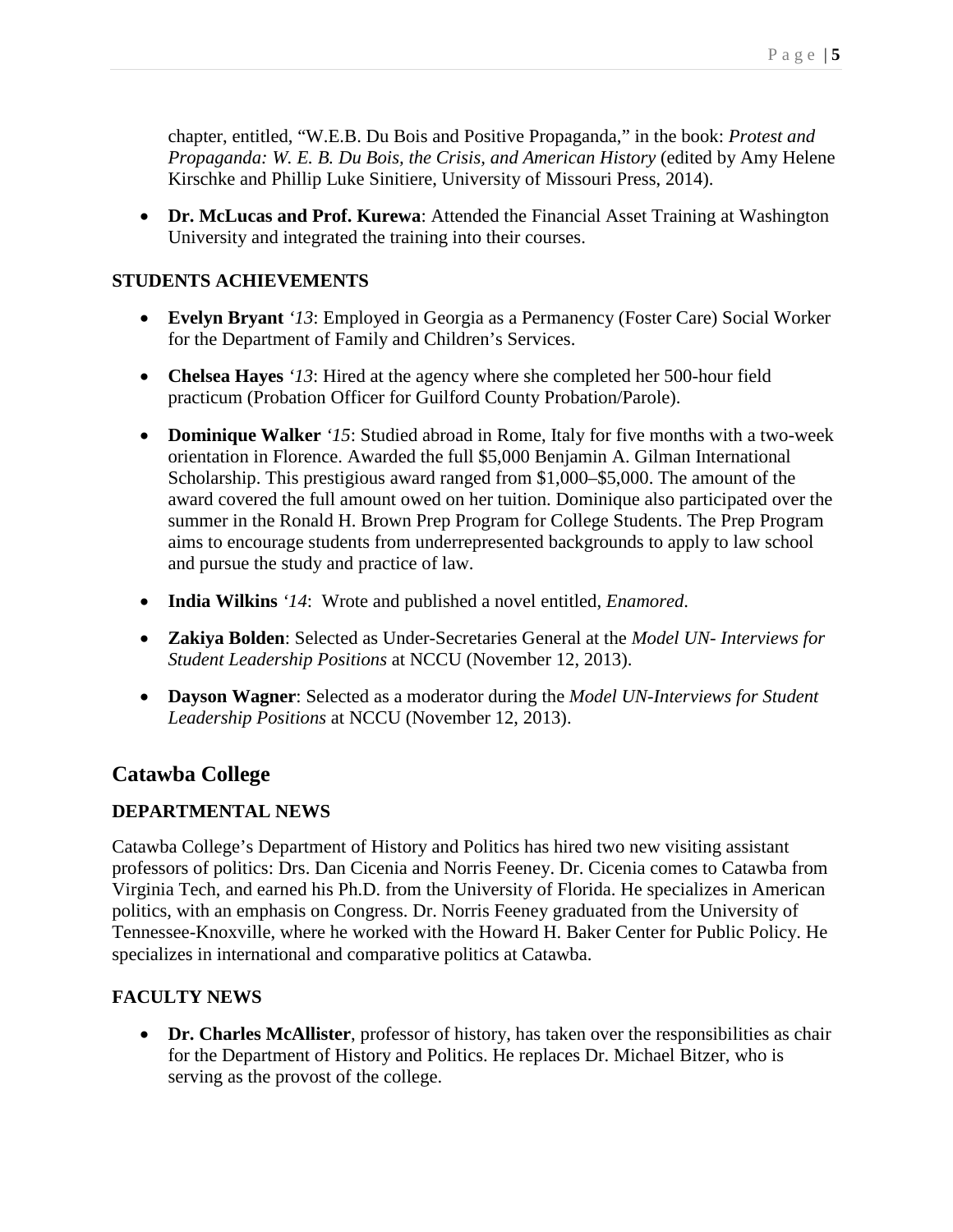# **East Carolina University**

#### **DEPARTMENTAL NEWS**

Dr. Armin Krishnan joined the ECU faculty as an assistant professor beginning in the 2013-14 academic year. He specializes in defense, intelligence, and international security. Dr. Krishnan is the author of three books that explore new aspects of contemporary warfare, such as the outsourcing of military services, the development of autonomous weapons, and targeted killings and drone warfare in the context of the War on Terror.

#### **FACULTY NEWS**

- **Dr. Jody Baumgartner**: Published research prior to the 2012 elections that correctly predicted Mitt Romney's selection of Paul Ryan as his vice presidential candidate. With S. Robert Lichter and Jonathan Morris, he co-authored the book, *Politics Is a Joke! How TV Comedians Are Remaking Political Life* (Westview Press, 2014). He is currently working on a new book on the vice presidency, due to be published in 2015.
- **Dr. David P. Conradt:** Co-authored the tenth edition of *The German Polity* (Rowman-Littlefield). He also has co-authored and edited a special issue of *German Politics*  commemorating the 50th anniversary of *Civic Culture*, the seminal study of political culture and a classic of political science. The sixth edition of his co-authored *Politics in Europe* (CQ Press) is also forthcoming.
- **Dr. Alethia Cook:** Completed a book with Marie Olson Lounsbery entitled, *Conflict Dynamics* (University of Georgia Press). Dr. Cook is also working on a new book project that will focus on chemical, biological, radiological, and nuclear weapons. In particular, the book will examine the unique challenges these types of weapons pose to the U.S. government as it attempts to keep them out of the wrong hands and prepare to respond to an attack if it were to occur.
- **Dr. Thomas Eamon:** Completed his book, *The Making of a Southern Democracy: North Carolina Politics from Kerr Scott to Pat McCrory* (UNC Press). The book has received rave reviews. Since its release, Dr. Eamon has held various book signings across the state and has been interviewed by various media outlets to discuss his work.
- **Dr. Peter Francia:** Appeared on C-SPAN with Jay Morris as presenters of the paper, "The Divided Republicans? Tea Party Supporters, Establishment Republicans, and Social Networks" at the State of the Parties conference in Akron, Ohio. The paper will appear in the forthcoming 6th edition of *The State of the Parties* (Lanham, MD: Rowman and Littlefield, 2015). Dr. Francia also has authored six book chapters since 2013 on organized labor, protest movements, interest groups, and campaign finance.
- **Dr. Younhee Kim:** Currently serves as managing editor of the *International Journal of eGovernance and Networks*. Dr. Kim is also a symposium editor of *Public Performance & Management Review*. She recently had two articles accepted for publication: "Reintroducing the Zone of Indifference: Disengaging the Cogs of Service Performance and Citizen Satisfaction," with Etienne Charbonneau and Alexander Henderson, in *Public Money & Management* and "Impact of Market Competition on Local Public Hospital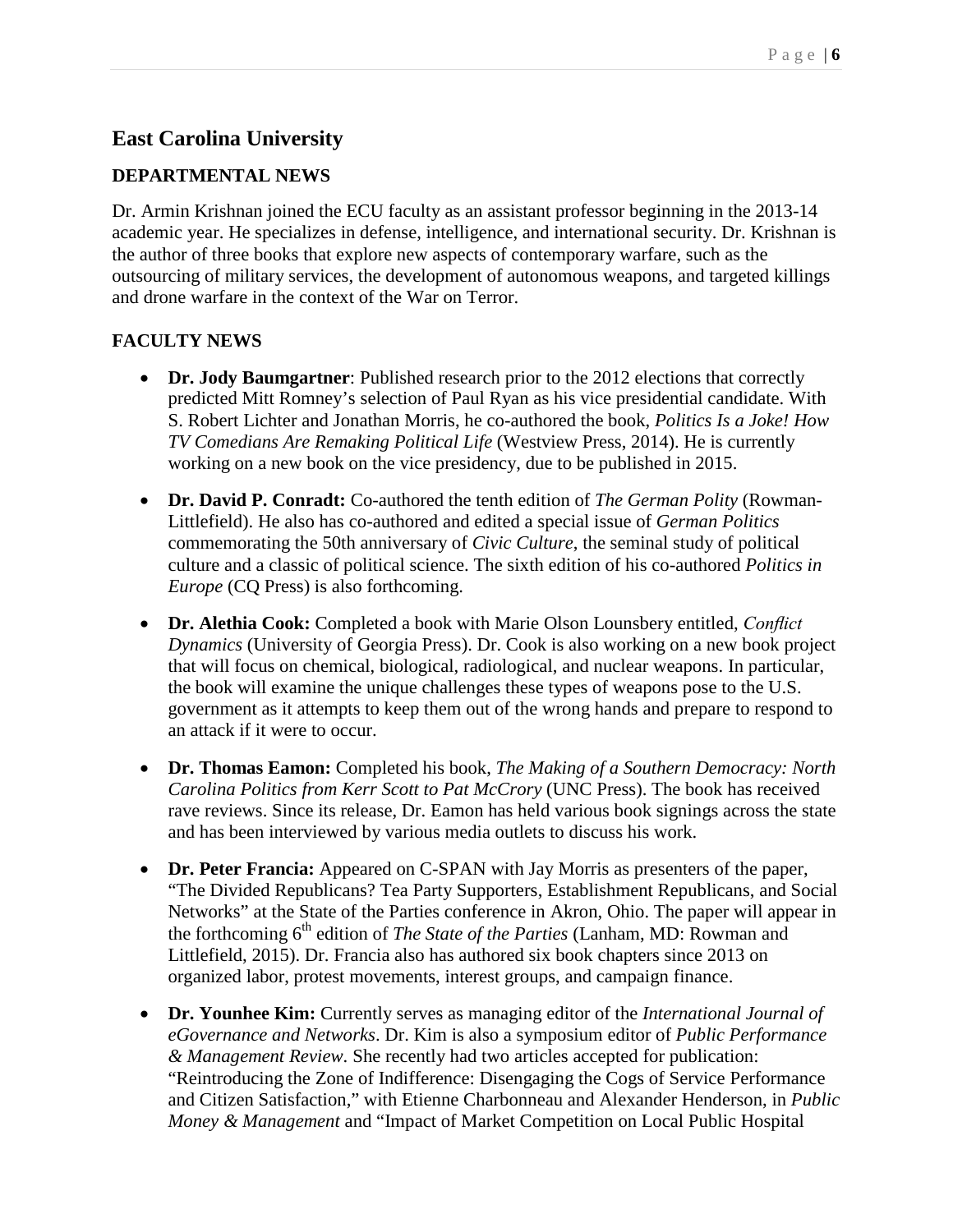Performance: The Two-Stage DEA-Regression Approach" written in Korean with Hyunmin Cho and Minah Kang, in *The Korean Journal of Health Economics and Policy*.

- **Dr. Brad Lockerbie:** Participated in a program at the Southern Political Science Association in which he correctly forecasted the outcome of the 2012 presidential election between Mitt Romney and Barack Obama, as well as seat changes in the U.S. House of Representatives. This research appeared in *PS: Political Science and Politics*. Dr. Lockerbie also has authored an article in *Social Science Quarterly* entitled "Race and Religion: Voting Behavior and Political Attitudes."
- **Dr. Marie Olson Lounsbery:** Completed a book, *Conflict Dynamics* (University of Georgia Press), with Alethia Cook. Dr. Olson Lounsbery continues her research on organizational structures of rebel and terrorist groups. She presented two papers at the 2014 International Studies Association Annual Meeting in Toronto on the topic. She also has several articles in process that examine the shifting nature of civil conflict and resolution processes.
- **Dr. Bonnie G. Mani:** Authored a chapter, "The Americans with Disabilities Act: Contradictions in Public Policy," in *Public Human Resource Management: Problems and Prospects*. She also authored the article, "The Human Capital Model and Federal Employees' Pay: Gender, Veteran Status, and Occupation," in *Gender Issues*.
- **Dr. Jonathan (Jay) S. Morris:** Published multiple articles addressing the role of humor and politics during the last several presidential elections. In 2012, Morris published an article in *Public Opinion Quarterly* examining how Tina Fey's impressions of Sarah Palin on Saturday Night Live in the 2008 campaign influenced public attitudes toward Palin. This research was co-authored with Jody Baumgartner and ECU undergraduate student Natasha Walth. Morris and Baumgartner also have completed a book, *Politics is a Joke!* with S. Robert Lichter (Westview Press).
- **Dr. Sharon Paynter:** Authored four articles in 2013. Two articles, "Multijurisdictional Industrial Parks and Revenue Sharing: An Application of Growth Pole Theory" in the *Journal of Public Administration and Governance* and "Do Job Creation Tax Credits Benefit Existing Residents or In-Migrants? A Snapshot of North Carolina's Experience" in *Coastal Business Journal*, focus on economic development strategies aimed at boosting jobs, especially in poverty stricken rural areas. The other two articles are focused on practices of engaged scholarship in the *Journal of Community Engagement and Scholarship* and the *Journal of Extension*.
- **Dr. Jalil Roshandel:** Co-edited the book, *The Moral Psychology of Terrorism: Implications for Security* (Cambridge Scholars Publishing, 2013). He also presented a research paper entitled "The Press and Social Media in Iran since the Green Revolution" at the 31<sup>st</sup> Annual Conference of the American Council for the Study of Islamic Societies (ACSIS) at Seton Hall University. His latest book proposal, *The Changing Middle East: Power and Politics in an Age of Revolution* has been contracted by Roman and Littlefield.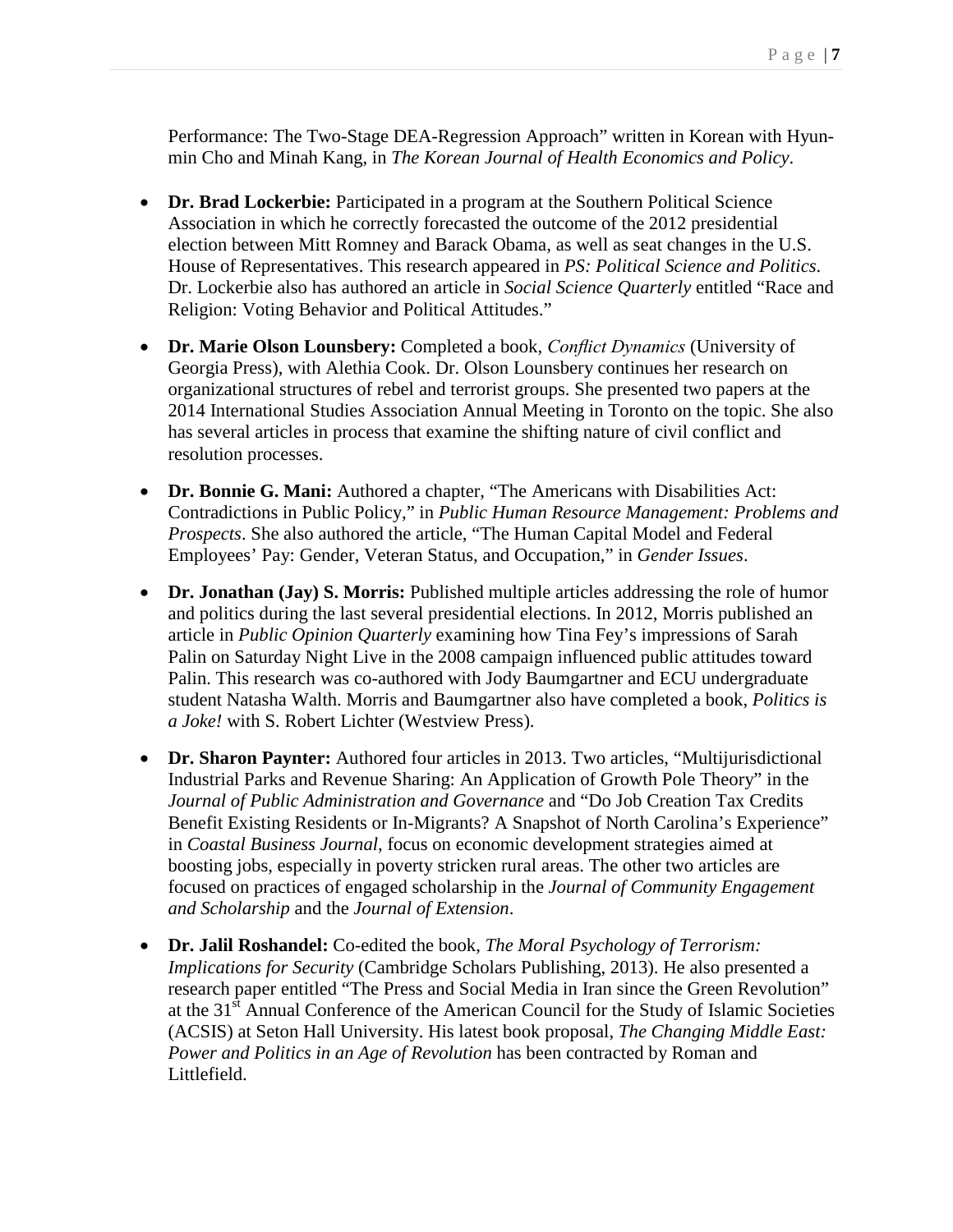- **Dr. Carmine Scavo:** Was a contributing co-author to the book, *State and Local Government by the People*, 16<sup>th</sup> edition (Pearson, 2014). Dr. Scavo also is working on a multi-year project with Emily Washington from the Mercatus Center at George Mason University evaluating the effectiveness of state streamlining commissions. These commissions have been appointed in more than 30 states to examine the state bureaucracy and budget to find efficiencies and reduce regulations. Scavo and Washington delivered a paper at the 2012 APPAM (Association for Public Policy and Management) conference in Baltimore on their preliminary findings. A second paper with more complete findings will be published online as a Mercatus Center working paper.
- **Dr. Olga Smirnova:** With co-author Suzanne Leland, Dr. Smirnova published the article, "The Role of Power and Competition in Contracting Out: An Analysis of Public Transportation Markets" in *Administration and Society*. Together with Tom Holt and Yi Ting (Michigan State University), she completed a large-scale study and peer-reviewed report for the National Institute of Justice entitled, "Examining the Structure, Organization, and Processes of the International Market for Stolen Data." She also contributed two book chapters: "Advancing Research on Computer Hackers through Online Data," in *Social Networking as a Criminal Enterprise*, and "Are Creative and Green Cities also Smart and Clean?" in *Technopolis: Smart Cities as Learning Ecologies*.
- **Dr. Bob Thompson:** Continues to be active in working on homeless issues statewide through his work with the North Carolina Coalition to End Homelessness. He also has continued working with the Talent Capacity Enhancement Building Project. This is the fourth year of this project, which works with small local governments and non-profits from across the state. Its purpose is to enable the participants to be better able to secure and manage grants.

### **Gardner-Webb University**

#### **DEPARTMENTAL NEWS**

The department re-structured the political science major creating a more solid curriculum featuring American Political Institutions, Political Processes, International Relations, and Comparative/Regional Politics.

GWU participated in the first SE Model UN in Charlotte where two students won personal writing honors. The department is also pleased to announce that every political science graduate had an internship, participated in a model simulation (UN, Arab League, or NATO), and either went overseas or did an individual research project. One graduate is at Mercer Law, another at Emory Law, a third in graduate school at Vanderbilt, another at NC Central Law, and the rest are working to save for further school.

Ben Gaskins developed a new course based on his interests and strengths in public opinion, and taught a new course in Public Policy and Administration this past fall. Ben and Michael Kuchinsky participated in conferences and presented papers.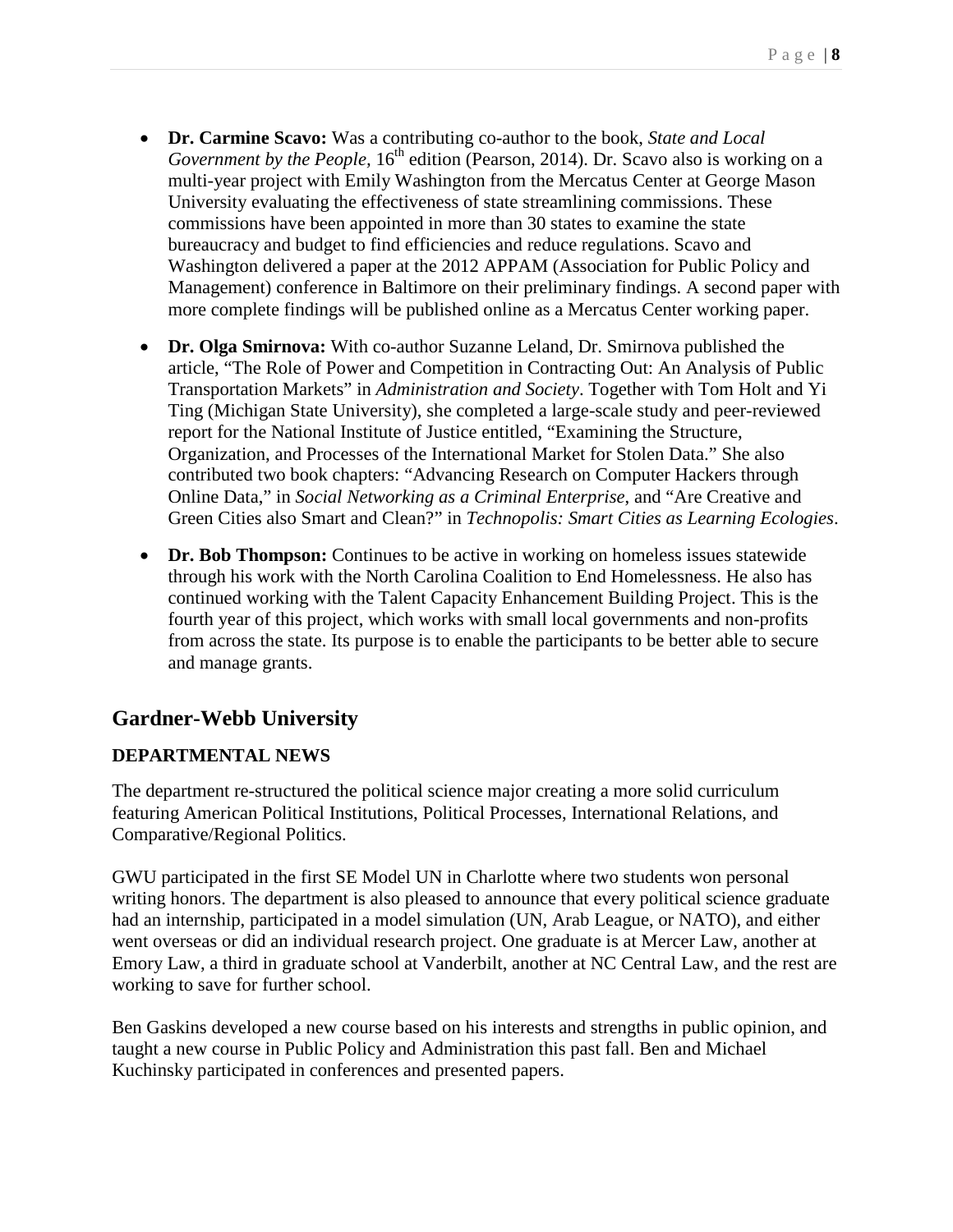# **Johnson C. Smith University**

#### **FACULTY NEWS**

- **Dr. Tonya Williams**: Elected to serve on the Executive Committee of the National Conference of Black Political Scientists (2013-2015).
- **Dr. Terza Lima-Neves**: Launched Johnson C. Smith University's first Annual Women's International Month Film and Lecture Series. This series comprises weekly events, celebrating women in politics and society via lectures, films, and exhibits by women and/or about women in the United States and throughout the world. She also accompanied a group of six political science students to the International Studies Association Conference held at Queens University. Dr. Lima-Neves served as chair and discussant on two panels on gender and politics, and immigration politics. For some of the attending students, this was their first conference experience, which inspired and motived them to begin research for papers they plan to present at future conferences, including the NCPSA annual meeting.
- **Dr. Williams and Dr. Lima-Neves**: Co-organized the first annual Black History Month Lecture Series at Johnson C. Smith University. This year's events included a panel on bridging the gap between the historical civil rights movement and the current movement for justice and equality, with noted North Carolina civil rights activists, Dorothy Counts and Charles Jones.

#### **STUDENT ACHIEVEMENTS**

• **Briana Robinson**: Selected as the 2013 UNCF-Mellon Undergraduate Fellow for 2013- 2015.

### **Methodist University**

#### **DEPARTMENTAL NEWS**

Methodist University's Political Science Program has launched a new concentration in Public Administration.

#### **FACULTY NEWS**

• **Dr. Chris Cronin**: Presented a paper, "Tweeting the Vote: Campaigns, Congress, and Twitter," at the Southern Political Science Association conference in New Orleans, January 2014.

# **North Carolina Central University**

#### **FACULTY NEWS**

• **Dr. Bruce Lapenson**: Published an article entitled, "Race and Existential Commitment in James Baldwin," in the Fall issue of *Philosophy and Literature* (Johns Hopkins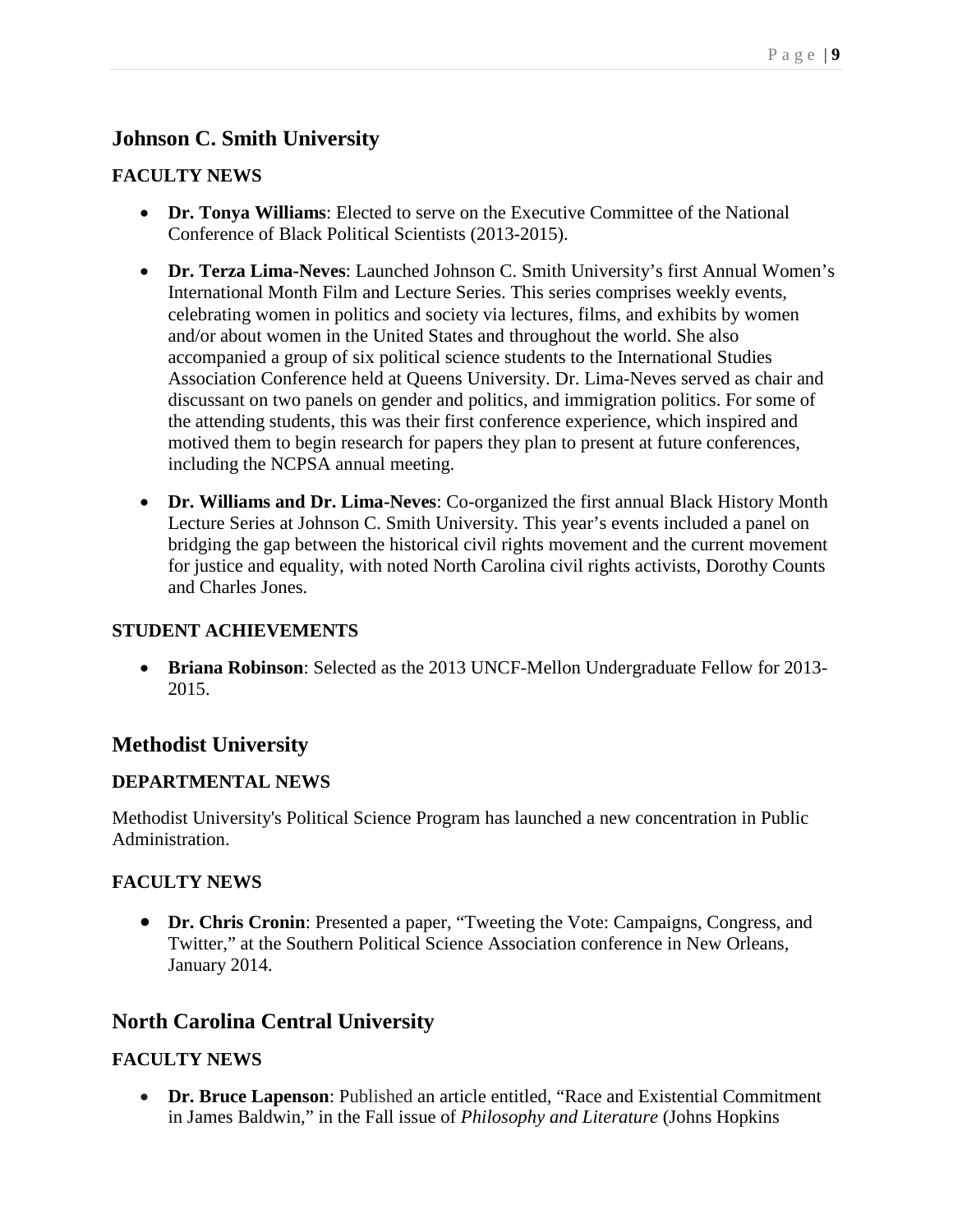University Press). He also authored the article entitled, "The Evolving Political Thought of Malcolm X: Dynamic and Productive Tensions," in *Radical Philosophy Review*.

• **Dr. Rolin Mainuddin**: Published a book review published online (*Islam and Literalism: Literal Meaning and Interpretation in Islamic Legal Theory* by Robert Gleave). He also presented a conference paper, "The Arab Spring and Democratic Transition: Reforms in the GCC Countries," at the International Studies Association-Peace Science Society Joint Conference in Budapest, Hungary, and "Foreign Policy Dynamics of Regime Change from the Arab Spring: Is There An Islamist Threat?" at the Pan-European Conference on International Relations, in Warsaw, Poland.

#### **North Carolina State University**

#### **DEPARTMENTAL NEWS**

The Department of Political Science had a productive and event-filled year. The faculty published a number of articles in peer-reviewed journals, produced several book chapters, and presented over two dozen conference papers. The Department also received over \$110,000 in grants.

The department invited a number of prominent scholars and speakers to campus during the 2012- 2013 academic year. Mr. Timothy Noah, a senior editor at the *New Republic*, and Professor Richard Hasen, the Chancellor's Professor of Law and Political Science at the University of California at Irvine, gave the American Values Lecture. Mr. Noah discussed income inequality in the United States in his public talk in the spring of 2013, and Professor Hasen, a nationally recognized expert on election law, spoke on the topic of "Race, Party, and Politics: North Carolina's New Front in the Voting Wars" in the following fall semester. In addition to its American Values Lecture, the Department has a Visiting Young Scholars Program, which invites a promising young scholar to campus to present his or her research in forums attended by students, faculty and the general public. Dr. Brandon Turner from Clemson University was last year's Visiting Young Scholar. Dr. Turner, who, at the time of his visit, was a Visiting Fellow in the Political Theory Institute (School of Public Affairs) at American University, participated in several venues, including giving a public talk on "The Intellectual Origins of Spontaneous Order."

Moreover, the Masters of International Studies (MIS) program sponsored two noteworthy events. Dr. Heidi Hobbs, the Director of the MIS program, invited Mr. Jeff Justice, Foreign Commercial Service Officer with the United States Department of Commerce and an MIS alumnus, to speak to MIS graduate students about his current work in Istanbul, Turkey. Also, with funding from the United States Institute for Peace, graduate students from the MIS and Public Administration programs organized a very engaging conference on peace building in Latin America during the 2013 spring semester. The conference panels included scholars, non-profit leaders and practitioners, and its keynote speaker was an expert on Venezuela from the Carter Center in Atlanta.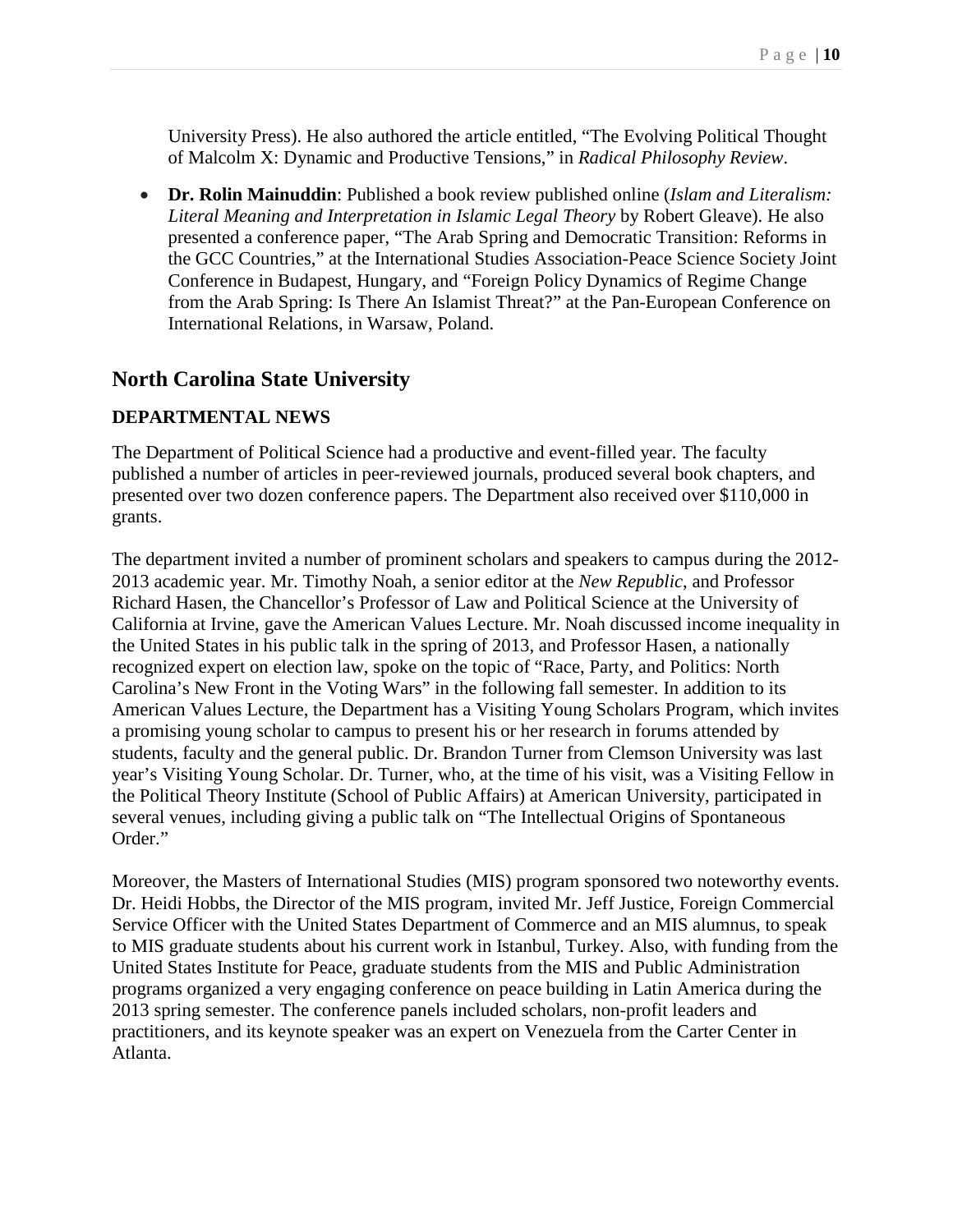#### **FACULTY NEWS**

- **Dr. Michael Cobb** and **Dr. Mark Nance**: Collaborated with two faculty members from the University of Sao Paulo in Brazil on a research project that explores linkages between trade and public opinion.
- **Dr. Robert Moog**: Served as a participant in an interdisciplinary group of NCSU faculty that examined sustainability and environmental issues in South Asia. Dr. Moog was also one of the main organizers of a 2-day conference on "Environment Across the Disciplines: Perspectives for India and Beyond."
- **Dr. William Boettcher**: Served as a member of the Executive Board of the Triangle Institute for Security Studies (TISS), and was instrumental in creating the Energy and Security Initiative (ESI), which is an interdisciplinary consortium comprised of representatives from TISS, SPIA (PS Dept.), the College of Engineering, the Department of Nuclear Engineering, and the College of Humanities and Social Sciences (CHASS). Dr. Boettcher hosted the TISS/ESI yearlong luncheon seminars in which respected scholars and practitioners examined the intersection between energy and security issues.
- **Dr. Jason Kalmbach**: Joined the faculty as a postdoctoral scholar in the fall of 2013. Dr. Jason Kalmbach earned his Ph.D. in Political Science at Michigan State University, and he researches and teaches in the area of science and technology, politics, and policy.
- **Dr. Michael Voss**: Joined the faculty as a postdoctoral scholar in the Department of International Studies. Dr. Voss teaches courses in the Department's International Politics Concentration.
- **Dr. Jesse Crane-Seeber**: Joined the faculty as another postdoctoral scholar in the College of Humanities and Social Sciences. Dr. Crane-Seeber teaches in the MIS program.
- **Dr. Heidi Hobbs**: Received the College of Humanities and Social Sciences (CHASS) Outstanding Graduate Faculty Award. Dr. Hobbs was one of two nominees from CHASS for the University Alumni Association Distinguished Graduate Faculty Award.

#### **FACULTY PUBLICATIONS**

- **Steven Greene** and Laura Elder: *The Politics of Parenthood* (SUNY Press, 2012).
- **Heidi Hobbs** and Harry Chermotsky: *Crossing Borders: International Studies for the 21st Century* (CQ Press, 2013).
- **Sanford Kessler** and **Traciel Reid**: *American Debates on Sexual Equality* (Bloomsbury, 2013).
- **Michael Struett**, Jon D. Carlson, and **Mark T. Nance**: *Maritime and Piracy and the Construction of Global Governance* (Routledge, 2012).
- **Andrew Taylor**: *The Floor in Congressional Life* (University of Michigan, 2012) and *Congress: A Performance Appraisal* (Westview, 2013).